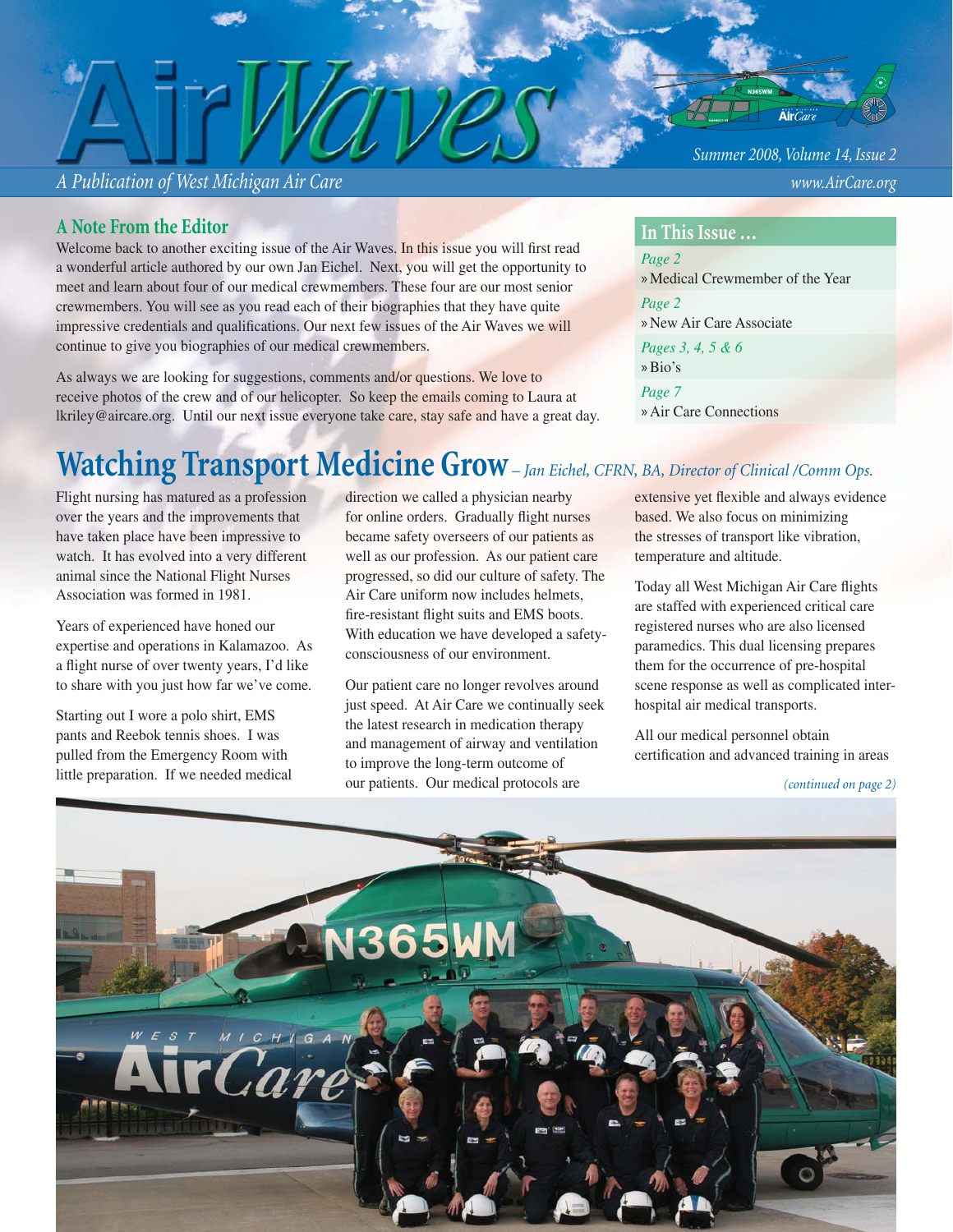#### **Watching Transport Medicine Grow** *(continued from page 1)*

## **Medical Crewmember of the Year**

West Michigan Aircare is very proud to announce that our own Flight Nurse Kathy Nichols has been given the honor of *Medical Crewmember of the Year* by the Association of Air Medical Services. This award is given once a year to a nurse, paramedic or physician who has significantly contributed to the air medical community. Kathy will receive this national honor October 20, 2008 at the Air Medical Transport Conference in Minneapolis, Minnesota.

Kathy's contributions are extensive in the areas of education and training, publishing, public speaking, research and always with an eye on safety. She is professional, compassionate, caring and knowledgeable. She has made many contributions to transport medicine and her legacy lives on. Kathy is an inspiration for nurses in every specialty. Bravo Kathy!

specific to air medical transport. This training sharpens their assessment skills and enhances their clinical judgment. WMAC requires extensive continuing education for all their medical crew members with case reviews, surgical labs, scenario testing and lectures by visiting physicians. Since over one third of our patients require airway management, the medical crew spends a significant amount of their training time on airway concerns. Difficult airway situations are a particular focus using evidence-based research to guide our decision-making for specialized airway equipment and medications.

**大学 化学** 

Our flight nurses maintain certification in ACLS, PALS, NRP, and Transport Nurse Advanced Trauma Course. They also achieve Certified Registered Flight Nurse status within two years of employment at Air Care. Our medical personnel are

recognized as instructors in many of these programs as well.

The medical crews recognize the clinical and emotional investment that referring professionals have in their patients. Because of this investment, our medical crews remain sensitive to the need for respect and cooperation, in addition to skill during the transition of patient care. This sensitivity fosters a partnership among our referring agencies that focuses on providing optimal care and compassion to the patient.

Flight nursing is not a skill that comes naturally. Like all professional skills it takes hard work, perseverance and desire. As transport nursing continues to change, we will endeavor to not only keep up with it, but to shape these changes in order to provide safe and competent patient transport.





## **New Air Care Associate Please join us in welcoming Paul to the Air Care Crew.**

Paul comes from The University of Michigan Survival Flight where he continues to work. He graduated from The University of Michigan nursing school in 1998. Since then, he has worked at Children's Hospital of Michigan in Detroit in the Emergency Department as well as the Pediatric Cardiothoracic ICU, Adult Surgical ICU and the in-house transport team before starting at Survival Flight in 2003. He is also a licensed paramedic instructor in the state of Michigan and has presented at the local, state and national level. Welcome to our team Paul!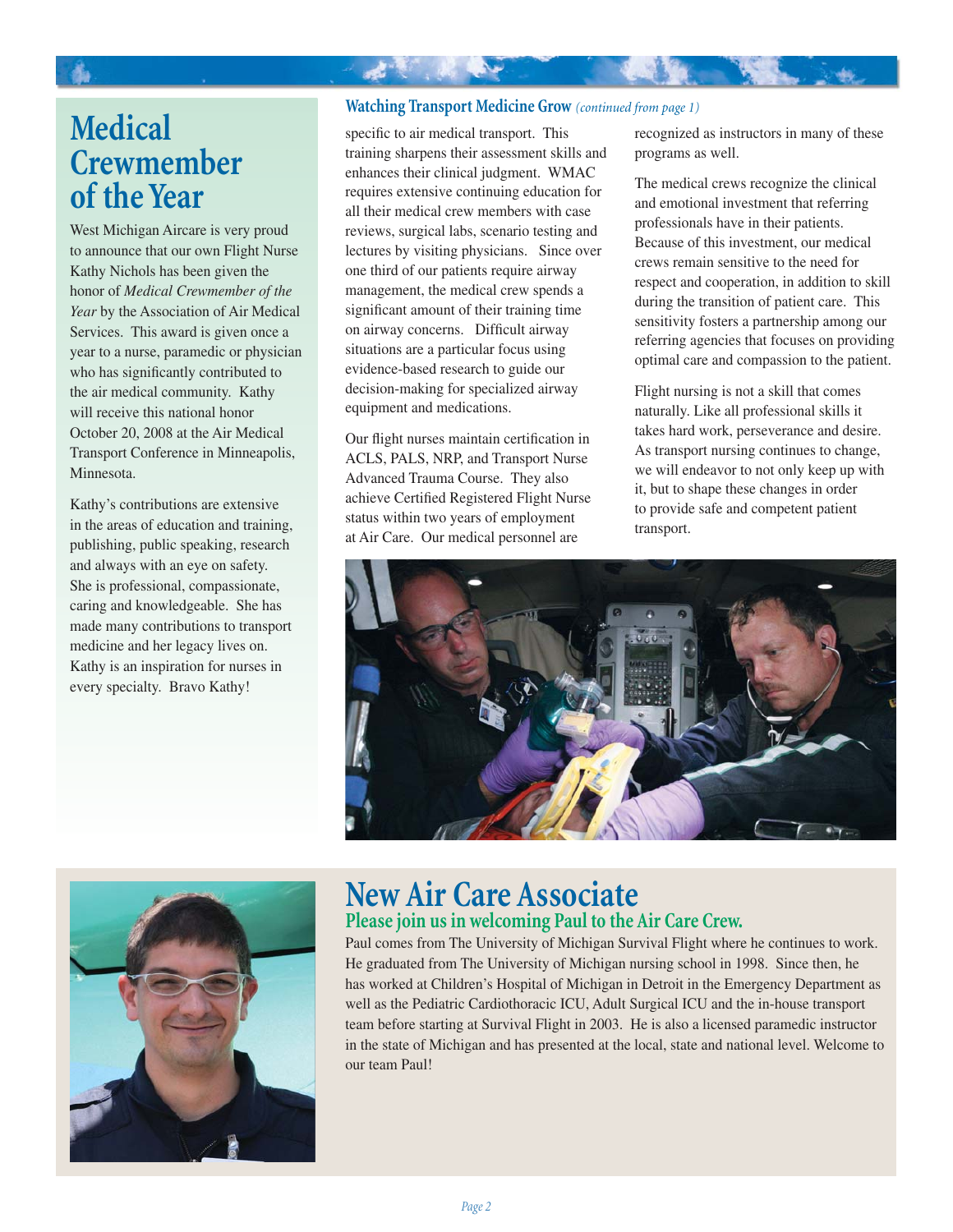

**Dr. Glenn Ekblad** became Medical Director for Air Care in 1994. This is the fifth aeromedical program that he has worked for.

He has previously been Medical Director for the Detroit Medical Centers "DMC Sky Team". This program was only in operation for approximately one year and was then discontinued as a result of the financial reorganization of the new DMC.

While Dr. Ekblad was in the United States Air Force Reserve (USAFR), he was the Medical Commander for the 305 ARRS

pararescue team. Part of the mission of the 305th ARRS was to participate in rescue services for the NASA space shuttle program. This mission was suspended prior to the fateful shuttle explosion on takeoff during 1986.

大家 化电子

Colonel Ekblad completed 26 years of military service in 2006. Col. Ekblad was commander of the 927th Aeromedical Staging Squadron for the last 4 years of his military service.

Dr. Ekblad began his medical career as an army medic with the 25th infantry in Vietnam during 1969. Following his return to the United States, he enrolled at the University of Utah and completed two undergraduate degrees. He graduated Magna Cum Laude with a B.S. in psychology in 1974 and Magna Cum Laude with a B.S.N. in 1975.

In 1977, Dr. Ekblad completed a master's degree at Yale University and finished his premedical studies in 1977. He then entered medical school at Michigan State University and graduated in 1980.

During 1984, Dr. Ekblad attended flight surgeon school at Brooks AFB, San Antonio, Texas. Following graduation, he returned to Michigan and started working as an emergency physician at

the Department of Emergency Medicine at Detroit Receiving Hospital. There, he became Medical Director for the DMC Sky Team in 1986.

Dr. Ekblad began yet another training program when he began his residency in anesthesiology at the University of Michigan. He completed that residency in 1990 and took on a residency director position in emergency medicine until he was offered the Medical Director position at West Michigan Air Care.

Dr. Ekblad is an associate professor at MSU/KCMS in Emergency Medicine. He currently works full time as a staff emergency medicine physician with Kalamazoo Emergency Associates.

Dr. Ekblad is a member of a four person research team at Air Care which includes Bob Mayberry, R.N., Kevin Franklin, R.N., and Dr. Paul Horvath. Their research project on medication assisted intubation took 2nd place in the annual scientific research program at MSU/ KCMS. They have also presented their work at ACEP Scientific Conference in Seattle, Washington. Currently, they are writing two publications on their research.

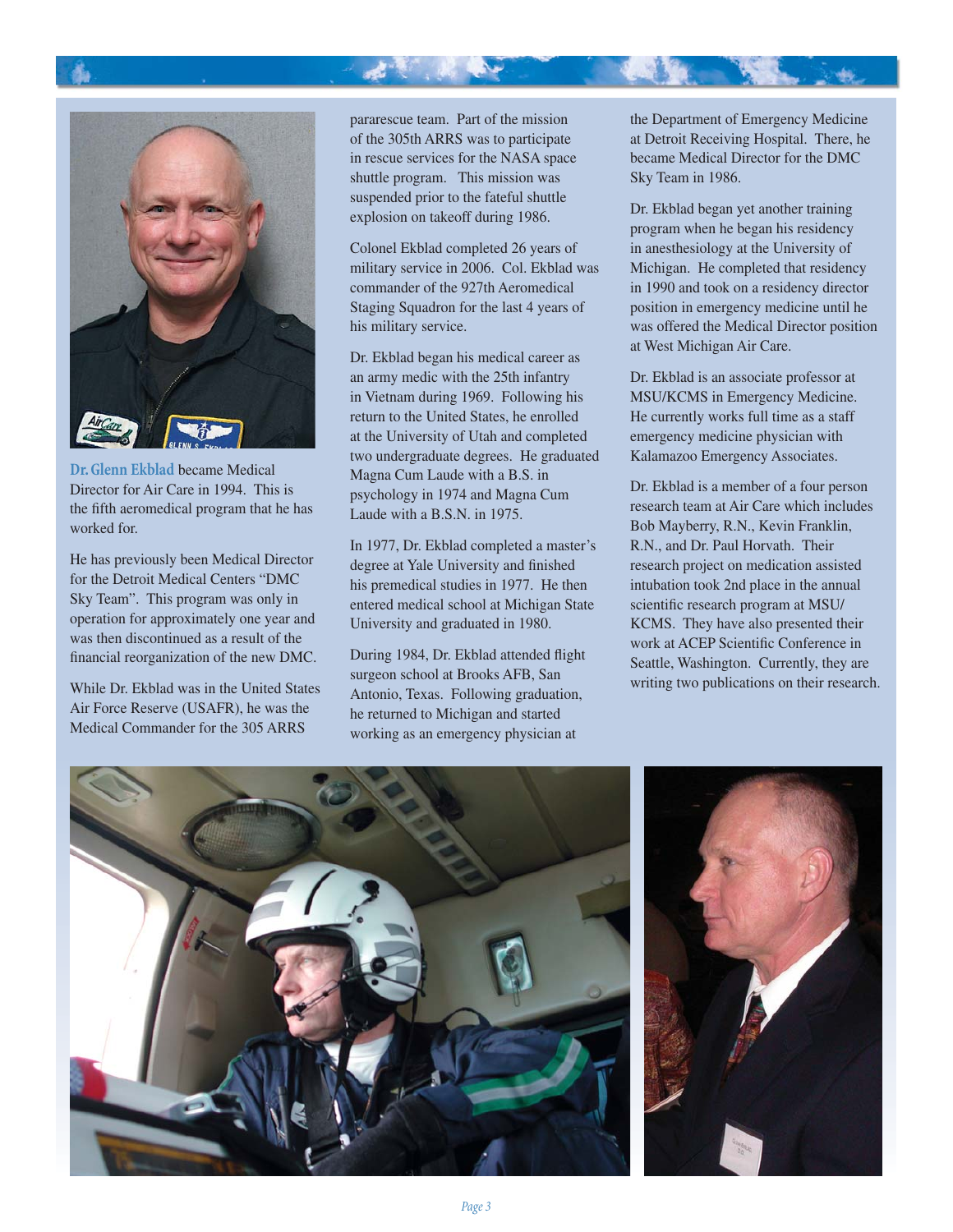

**Jan, RN, BA, EMT-P** *Flight Nurse and Director of Clinical Operations*

Taking the lead as Air Care's Director of Clinical Operations is no small task, but Jan manages this considerable responsibility in addition to performing her favorite duty: working flight shifts. It's a role she continues to thrive on even after many years in the flight nursing profession.

Jan launched her nursing career after graduating from Kellogg Community College's nursing program in Battle Creek. While working at both Bronson and Sturgis Hospitals, she joined Colon Fire and Rescue Department, entering the EMS world as an EMT-Basic. When flight nursing became a career option in the Kalamazoo area, Jan saw her chance to combine her love of emergency nursing with EMS. She joined Bronson CareFlite part-time in 1986, setting in motion an enduring career in flight nursing.

Jan completed her bachelor's degree from Spring Arbor University in 1991. She also obtained her EMT-Paramedic license at this time by successfully challenging the paramedic exam, an option that is no longer available.

In 1993, Jan was thrilled to become part of the West Michigan Air Care team when the Kalamazoo programs merged. Her career began to take off in 1995 when she became Director of Clinical Operations, overseeing the medical crew through many changes. In 2001 she increased her responsibilities by assuming the management duties of Air Care's Communication Center.

In addition to her roles at Air Care, Jan is an instructor for ACLS, PALS, PHTLS, Critical Care Emergency

Medical Transport-Paramedic, Transport Nurse Advanced Trauma Course, and EMS continuing education. She has been a contributing author and editor for the TNATC textbook and spoken at regional and national conferences. She is also a national Site Surveyor for the Commission on Accreditation of Medical Transport Services (CAMTS).

Jan's professional life is obviously divided many ways, but her most satisfying and rewarding time is still spent flying. For Jan, it's not just about saving lives or flying fast; it's about working side by side with the truly motivated, professional and exceptional colleagues at West Michigan Air Care.



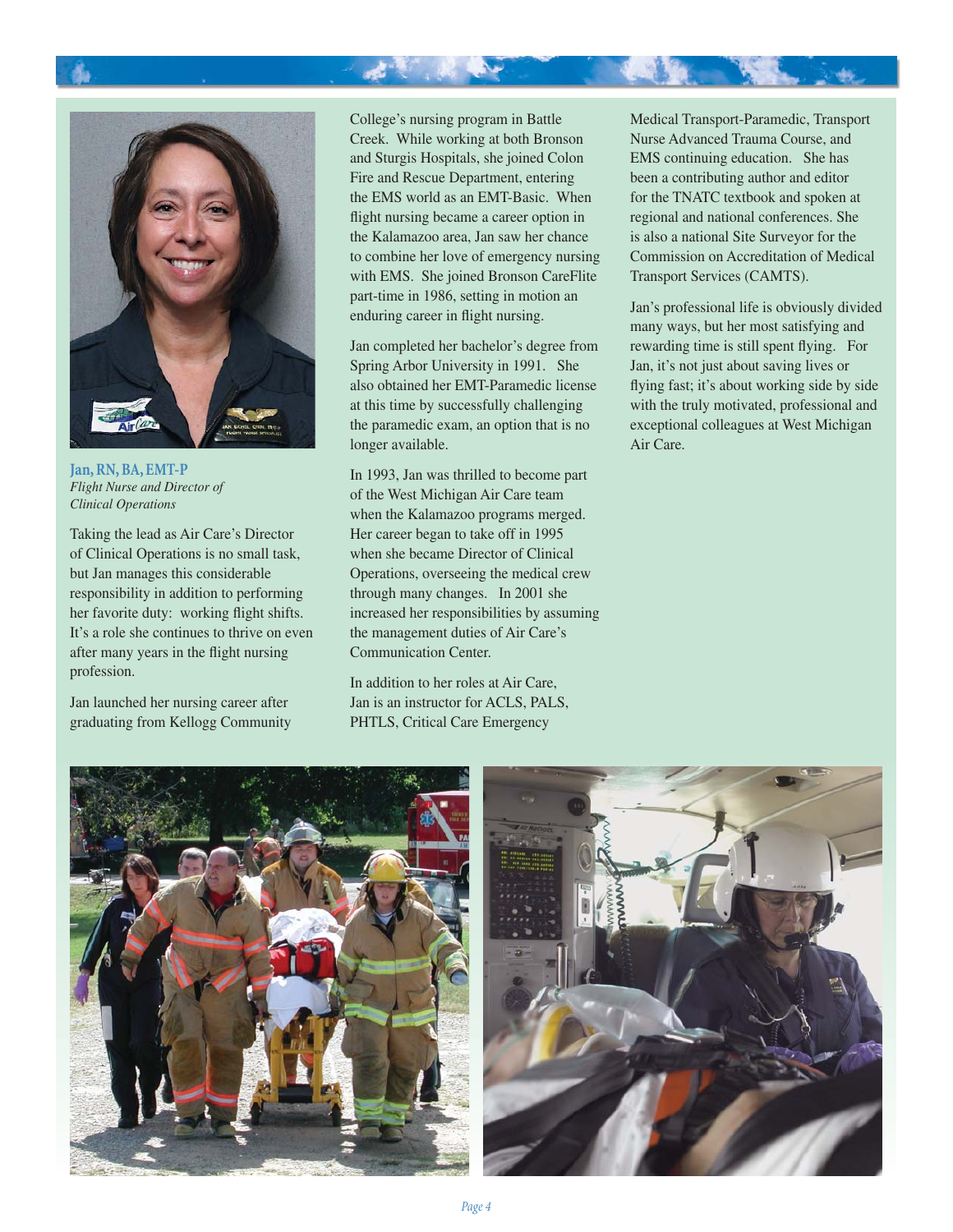



**JoAnn, PA-C, BSN, CFRN, EMT-P**

JoAnn graduated from Ball State University in Muncie, IN with a BSN, and then started her career in nursing at Community Health Center of Branch County in Pediatrics. From there she moved into Intensive/Coronary Care and then later transitioned to the Operating Room at LaGrange Hospital.

JoAnn knew early on that her ultimate goal was to become a flight nurse, so she found a fixed wing program in Goshen Indiana to gain experience in air transport. After researching the credentials needed to fly in a rotor wing program, JoAnn soon became an EMT and transferred back to Coldwater to work in the Emergency Room. Once the clinical checklist was gathering the needed momentum the list of other certifications such as ACLS, PALS and PHTLS was attacked.

大家 人名

In 1986 JoAnn gathered her resume and interviewed with Borgess Inflight. Joann's first position was part time and later became full time. She flew with Borgess Inflight from 1986 until 1989 during this time she also licensed as a paramedic. In 1989, JoAnn accepted a position as a flight nurse in Ft. Wayne Indiana to fly for Samaritan as they opened a new program. After one year in Ft. Wayne the program was up and running. In the mean time JoAnn became a new mommy so she decided to go back to Borgess Inflight until the program merged into West Michigan Air Care in 1993.

Since 1993 JoAnn flew full time until her career took yet another turn. In 1996 she decided to start working on another career in medicine and graduated in 1998 from the University of St. Francis as a Physician Assistant. Due to her love of flying she continued to fly full time and work part time as a PA in numerous settings from urgent care to family practice and the emergency room. JoAnn held on full time as a flight nurse for 22 years until Jan 2007, when she decided to go full time as a Physician Assistant in Emergency Medicine for Professional

Emergency Physicians based at Parkview Memorial Hospital in Ft. Wayne, IN. JoAnn continues to fly now part time at West Michigan Air Care.

In addition to her roles as a PA and flight nurse, JoAnn holds the following credentials: CFRN, PALS, PHTLS, NRP and ACLS instructor. JoAnn has been a contributing author and editor for the TNATC textbook and has published in flight journals.

JoAnn has enjoyed her life caring for thousands of patients over the years. For JoAnn, it's not all been about work over the years it's been about friendship too. "The friends I've made over the years are different (and I do mean different) we have been in situations that usually drive people away from our table as we debrief about our flights. We have pulled some patients from the grips of death and we have watch others slip away. Together we support each other to understand that we have been trained to do a lot, but sometimes, someone else is in control of the outcome and we can not change that."

Although JoAnn is now is in a new chapter of her career, she stills holds a deep passion for flying and states "Flying" is the greatest job in medicine - its fast, exciting and challenging, and the best part is smiling at your partner before you step out of the helicopter knowing this is not going to be pretty!"



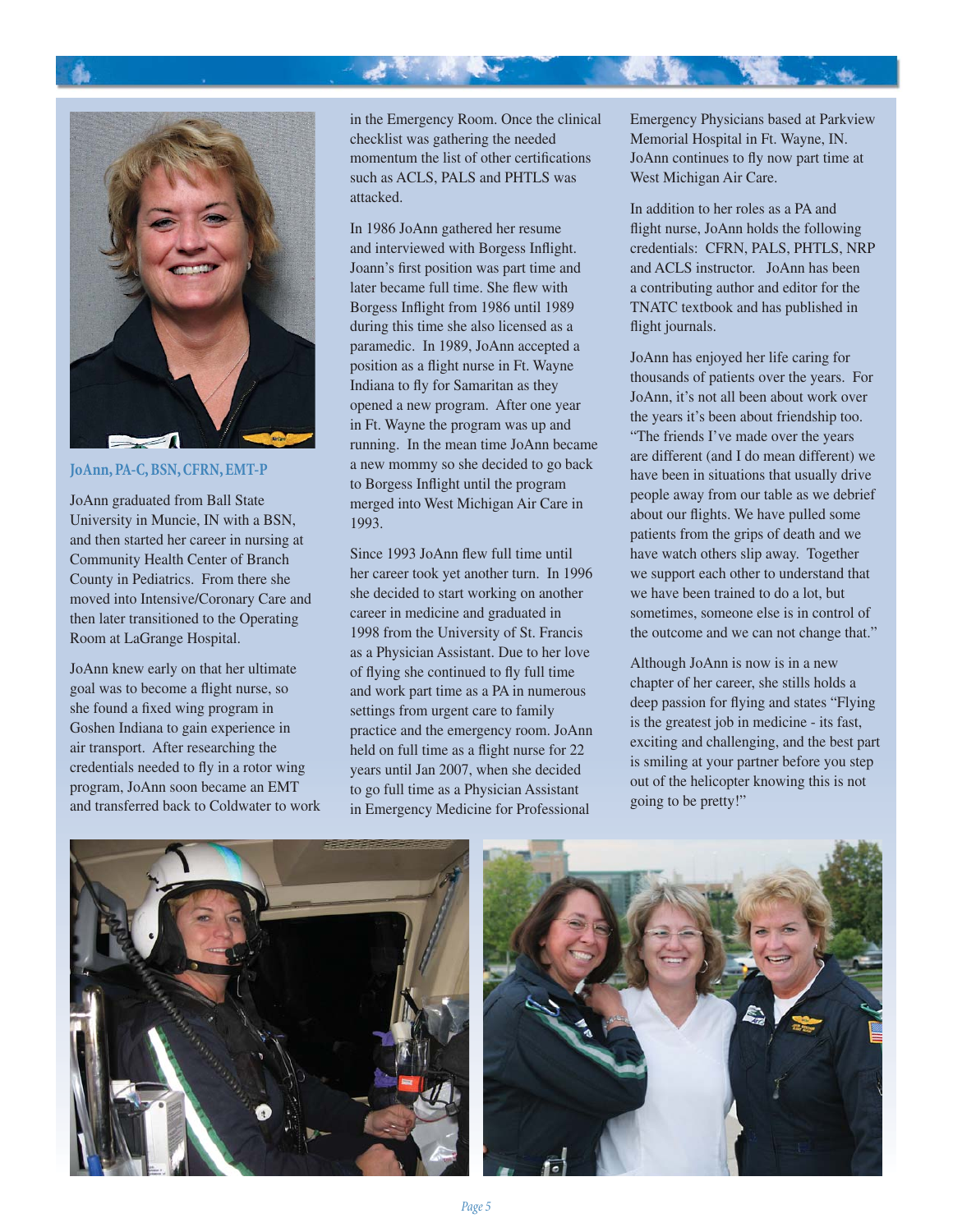

#### **Bob, RN, EMT-P** *Flight Nurse*

大家 人名

Bob launched his nursing career after graduating from Owens Technical College's nursing program in Toledo, Ohio. Bob worked first at W.A. Foote Memorial Hospital and then the University of Michigan Medical Center. He had the chance to combine his experience as a fire fighter and EMT with nursing in 1985 when he became a flight nurse for the Detroit Medical Center Sky Team. This set in motion a long-standing career in flight nursing.

In 1987 Bob accepted a position as a Flight Nurse with Borgess In Flight Medical Service, and moved to the Kalamazoo area. While continuing his flight nurse career he completed

his bachelor's degree from Western Michigan University in 1991. In 1993, Bob was pleased to become part of the West Michigan Air Care team when the Kalamazoo programs merged.

In addition to his roles at Air Care, Bob is an instructor for BLS, ACLS, PALS, and the Transport Nurse Advanced Trauma Course. He is a senior editor for the 4th edition Transport Nurse Advance Trauma Course textbook and has spoken at regional and national conferences.

Bob's professional life is busy and challenging, but his greatest recompense is still transport and patient care. For Bob, the best days are spent working alongside the professionals in Southwest Michigan.

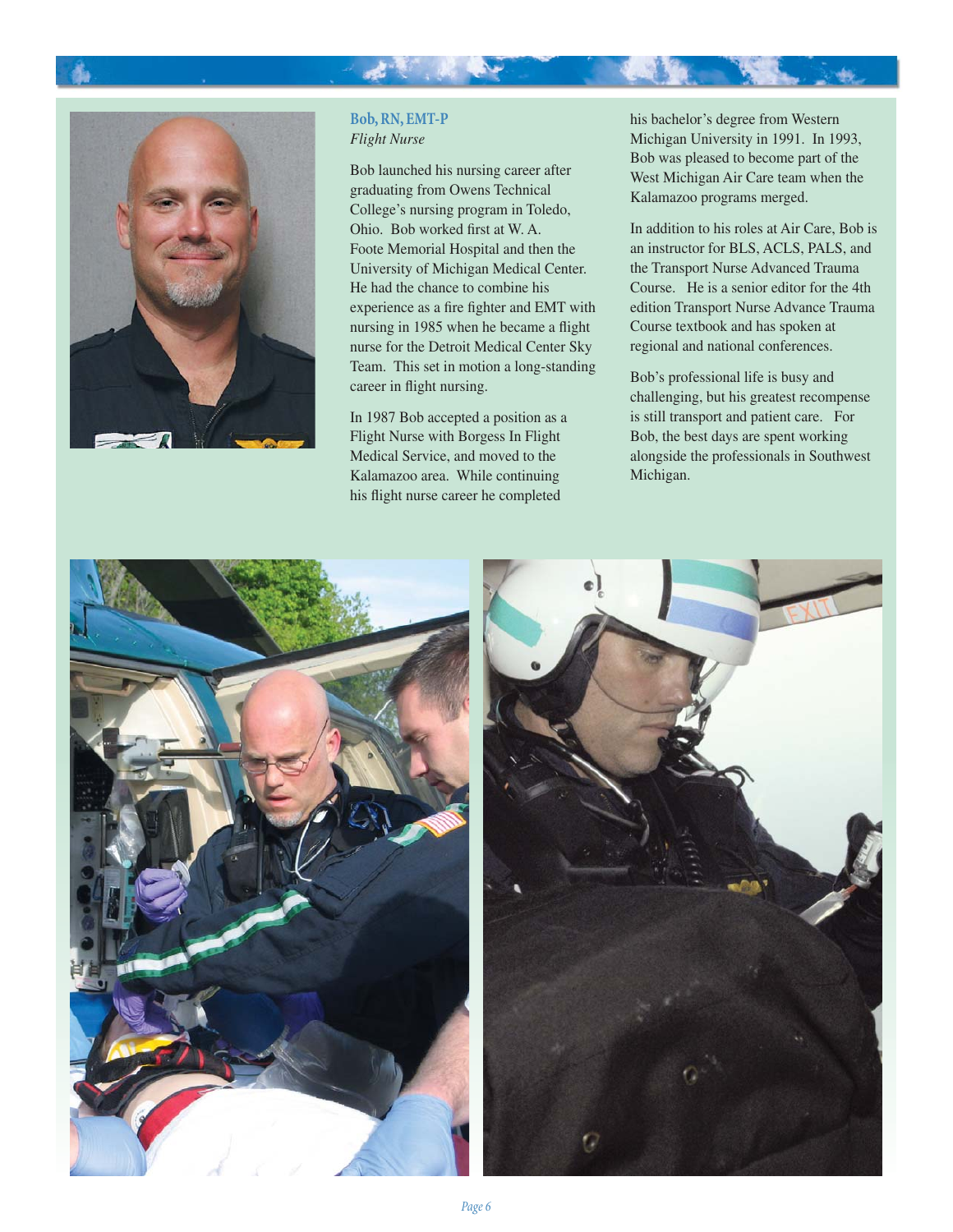## **Air Care Connections**

**Our safety and education goals extend well beyond the four walls of Air Care. Here are several ways we stay connected to all of Southwest Michigan and keep YOU "mission ready"!**

**大型 医** 

### **Check Us Out at www.AirCare.org**

Our updated website is a wealth of information and pictures. Find out more about our Observer program, order our latest Air Care wearables or check out the Careers page for open positions at Air Care. This is also a great place to learn more about our history and critical care capabilities.



#### **Attend Our Fall and Spring Conferences**

We'd love to see you there! For continuing education with an EMS bite, come to our conferences in Kalamazoo. The Fall Conference is scheduled for Saturday, October 4, 2008 at the Lawrence Center at Borgess Medical Center. The Spring Fling will be revived February 28, 2009 at the Gilmore Center at Bronson Methodist Hospital. As usual, we'll make sure you leave the conference well fed. Look for this information soon on our website.



#### **Air Care Appearances**

Air Care flies in to several public events (we call them "PRs") involving EMS and fire departments every year. Firefighter Open Houses, burn camps and SADD demonstrations are a few examples.

#### **Landing Zone Classes are the Real Deal**

Air Care's pilots can refresh you on the finer points of safe landing zones at your Fire Department and give you a live test at the end of class! Contact us for more information.

#### **Air Care Display Booth at Area Conferences**

You can learn more about Kalamazoo's premiere flight service from the medical crew at Air Care's display booth, coming to a healthcare conference near you. Air Care's flight crew can be found at several local conferences in southwest Michigan. Bring us your questions and walk away with some choice freebies.

#### **Certification Classes**

Air Care has made regional education a strong focus. The members of our medical crew are instructors for ACLS, PALS, CCEMT-P and several other courses. We team up with local training centers to bring education to you. Look for us the next time you renew those cards!

### **Air Care Calendar**

Every year, Air Care cranks out a new calendar just for you with vital information for scene and helipad operations. And good pics are sometimes hard to find. If you have a gift for taking great shots of our twin helicopters, Whiskey Mike and Alpha, contact us at www.aircare.org. Your picture might come in for a landing on our calendar pages.

#### **Air Waves**

Stay current by reading Air Waves. Our publication will inform you of new staff, patient case reviews, operational trends and more. For your convenience, each issue can be found at www.aircare.org.